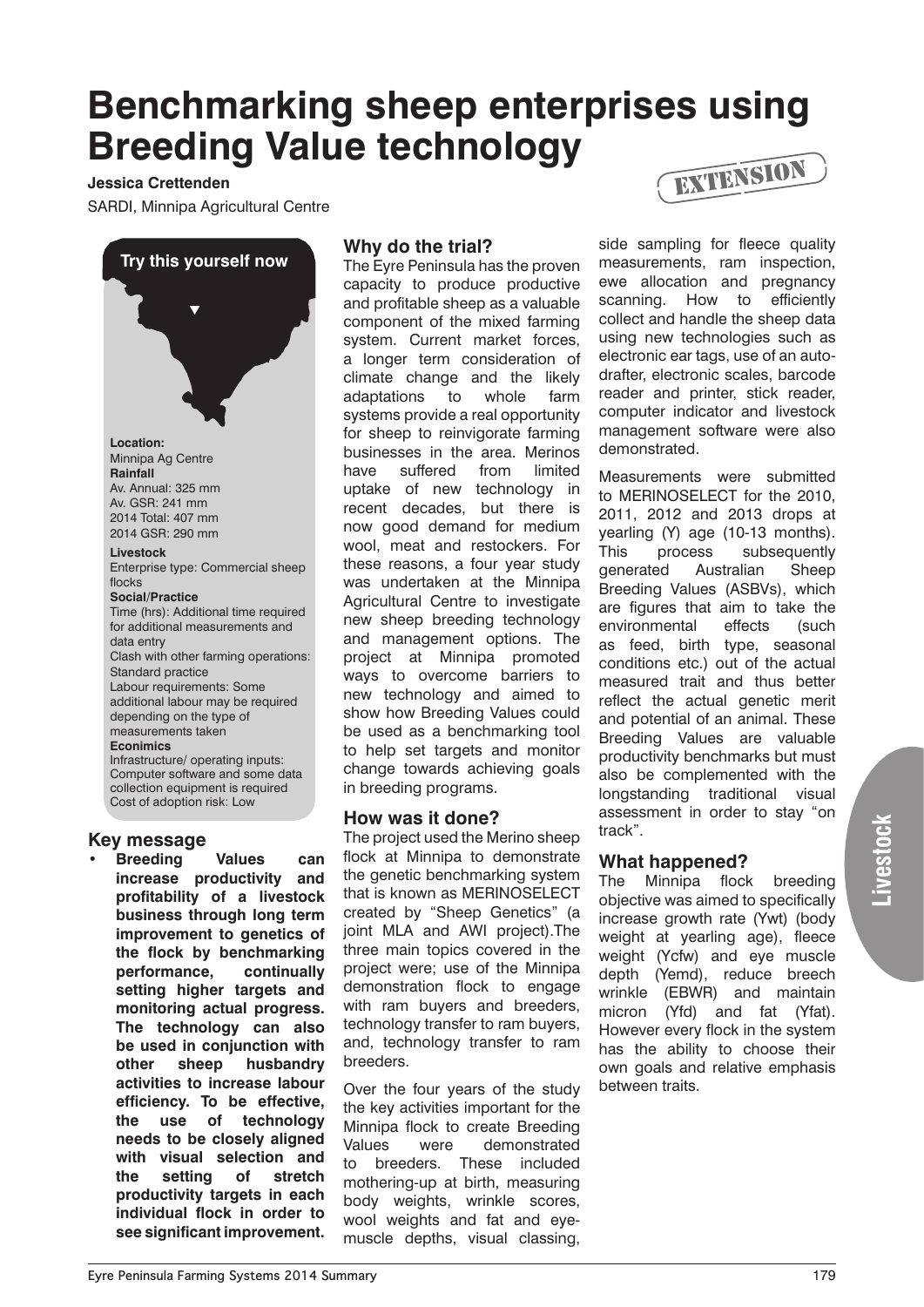*Table 1 Average Australian Sheep Breeding Values (ASBVs) of the 2010-2013 yearlings in the Minnipa flock*

| <b>Drop Year</b> | Ywt<br>(kg) | Yfd<br>$(\mu m)$ | <b>Ycfw</b><br>$(\%)$ | Yemd<br>(mm) | Yfat<br>(mm)   | <b>EBWR</b><br>(visual) | $DP+*$ | No. head** |
|------------------|-------------|------------------|-----------------------|--------------|----------------|-------------------------|--------|------------|
| 2010             | 2.0         | $-0.9$           | 12.5                  | $-0.1$       | $-0.2$         | $-0.3$                  | 134.4  | 361        |
| 2011             | 2.9         | $-0.5$           | 13.8                  | $-0.3$       | $-0.3$         | $-0.4$                  | 134.3  | 414        |
| 2012             | 3.9         | $-0.4$           | 14.1                  | 0.2          | $-0.1$         | $-0.6$                  | 137.5  | 546        |
| 2013             | 5.1         | $-0.4$           | 16.6                  | 0.1          | $-0.2$         | $-0.6$                  | 142    | 523        |
| Change           | $+3.1$      | $+0.5$           | $+4.1$                | $+0.2$       | $\overline{O}$ | $-0.3$                  | $+7.6$ | <b>NA</b>  |

*\*The Dual Purpose (DP+) index ranks animals on their ability to produce merinos for a dual purpose operation. An index combines the values of several ASBVs into one figure.*

ASBV results varied throughout the four years of data collection, "bouncing around" especially in the initial years of the project, as the Minnipa flock did not have good early linkage (use of sires with large numbers of progeny) in the MERINOSELECT data base or good internal flock linkage between years.

Over the 4 years this was gradually resolved by increasing the number of well-linked sires. The early data and flock structure at Minnipa was in a similar state to many breeders considering adoption of Breeding Value technology.

A summary of the ASBVs using July 2014 data are represented in Table 1. It shows that the change in ASBVs were in line with the Minnipa breeding objective.

Comparative results for the raw data collected from these years are displayed in Table 2, which shows a differing trend to the ASBV results and the environmental impacts (season, age, birth type, feed etc.) on actual production. A comparison of the results between Table 1 and Table 2 shows the benefits of Breeding Values over raw data for setting benchmarks and monitoring progress. Note the differences in the "Change" data in both tables. *\*\*Number of head represents all animals, including deceased, born in each drop year and submitted to MERINOSELECT*

> Scanning and lamb marking results for the Minnipa flock have improved over the duration of the project (Table 3). These advances are due to better attention to sheep husbandry rather than genetic improvement. Dam ASBV for Number of Lambs Weaned (NLW) remained constant at 0.

The average ASBVs of the sires and dams used over the duration of the project reflects the Minnipa flock breeding goals and rate of gain in the flock (Table 4 and 5). The gains in their progeny are shown in Table 1. Note that the changes in ASBVs are recorded in Table 4 and 5 twice to reflect change during the project (2010- 2013) and change after the project (2014-2015).

Table 5 shows the ASBVs for the dams. As many of the ewes in the early years did not have any recorded data, much of the current data comes from progeny testing (known sire and offspring performance). The rate of gain in the ewes was assisted by the high lambing results and thus high ewe culling that could take place across all ages.

| <b>Drop Year</b> | Ywt<br>(kg) | Yfd<br>$(\mu m)$ | Ygfw<br>(kg) | Yemd<br>(mm) | Yfat   | <b>EBWR</b><br>(visual) | Y age<br>(av.<br>days) | No. head<br>(Y age)* |
|------------------|-------------|------------------|--------------|--------------|--------|-------------------------|------------------------|----------------------|
| 2010             | 50.1        | 18.1             | 3.4          | 30.8         | 2.9    | 2.6                     | 318                    | 321                  |
| 2011             | 47.1        | 18.6             | 3.7          | 34.7         | 3.7    | 2.2                     | 327                    | 394                  |
| 2012             | 51.2        | 17.4             | 3.6          | 30.9         | 2.6    | 2.9                     | 333                    | 429                  |
| 2013             | 46.3        | 17.5             | 3.2          | 27.7         | 3.0    | 3.8                     | 312                    | 434                  |
| Change           | $-3.8$      | $-0.6$           | $-0.2$       | $-3.1$       | $+0.1$ | $+1.2$                  | <b>NA</b>              | <b>NA</b>            |

*Table 2 Average raw data values of the 2010-2013 yearlings in the Minnipa flock*

*\*Number of head represents only all alive animals born in each drop year and measured at yearling age*

*Table 3 Fertility data of the 2010-2013 drop years in the Minnipa flock*

|                     |                                 |                           | Animal numbers at yearling age |             |                |                  |                              |                                   |
|---------------------|---------------------------------|---------------------------|--------------------------------|-------------|----------------|------------------|------------------------------|-----------------------------------|
| <b>Drop</b><br>Year | Dam<br>preg.<br>scanning<br>(%) | Lamb<br>marking<br>$(\%)$ | Age<br>(av. days)              | No.<br>head | <b>Singles</b> | <b>Multiples</b> | <b>Unknown</b><br>birth type | <b>Annual</b><br>rainfall<br>(mm) |
| 2010                | 126                             | 99                        | 318                            | 321         | 150            | 169              | 2                            | 410                               |
| 2011                | 126                             | 121                       | 327                            | 394         | $96*$          | $178*$           | 120*                         | 404                               |
| 2012                | 160                             | 130                       | 333                            | 429         | 66             | 344              | 19                           | 253                               |
| 2013                | 153                             | 128                       | 312                            | 434         | 77             | 349              | 8                            | 334                               |

*\*The 2011 drop year pedigree was measured only through a DNA test; hence the number of unknown birth types due to some animals being sold off before the tests were taken*